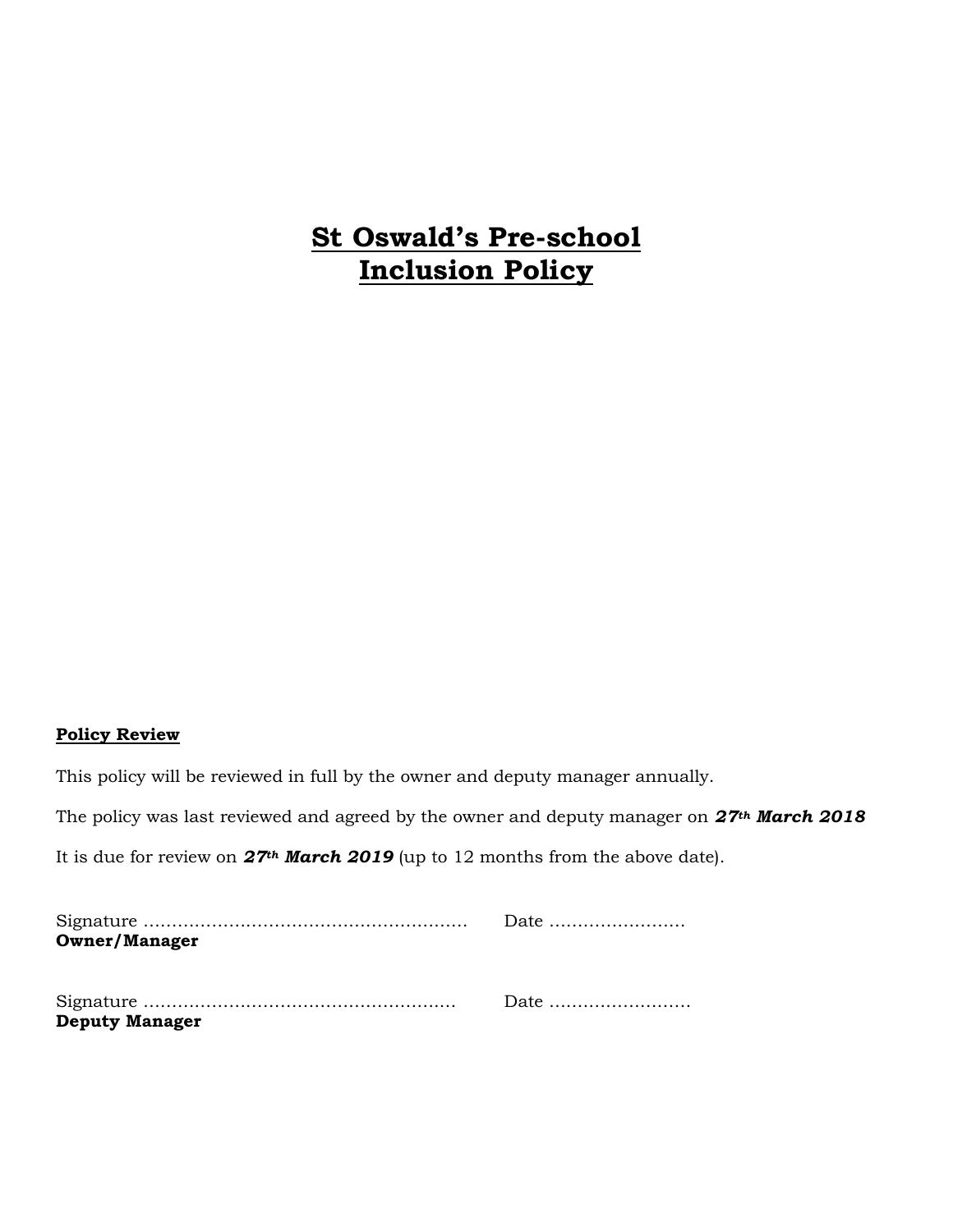#### **Statement of Intent**

Inclusion is a process of identifying, understanding and breaking down barriers to participation and learning. This policy describes what we do in our setting to make sure that all children can participate, belong and develop, whatever their background or level of ability. It also describes how we aim to communicate and share with parents and carers from our local community.

# **Aims**

- We aim to provide a setting where each and every child feels accepted and valued.
- We want each child to feel happy and to grow in confidence, whatever their needs.
- We want all children to develop friendly and helpful behaviour towards each other with our positive support, encouragement and example.

This policy is for all members of staff and managers.

# **The Children**

We believe that each and every child has a right to be included. However, we also understand that certain children might need more support and encouragement than others. In particular, we are keen to provide an inclusive service for children:

- Who have special educational needs or other disabilities.
- For whom English is not their first language.
- Who belong to minority ethnic groups.
- Who are vulnerable because of their behaviour or the behaviour of others (e.g. those who might need our help to manage their behaviour positively or to avoid bullying from others).

In our setting, we welcome children with a range of special educational needs including physical difficulties and developmental delays. We have families that speak other languages as their first language and families of different faiths and ethnic backgrounds.

# **Our Inclusion Co-ordinators**

In our setting, June Deebank and Jane Reilly ensure that this policy is put into action on a daily basis. They are responsible for issues such as meeting special educational needs, making sure that people with disabilities have the best access possible, ensuring equal opportunities, making sure that no-one is discriminated against, and seeing that our positive behaviour and anti-bullying policies are adhered to. If there are any concerns or questions about any of these issues, please contact June or Jane.

# **Meeting Special Educational Needs and Supporting Children with Disabilities**

We identify and support children with SEND in line with the SEND Code of practice and the Disability Discrimination Act (2005). Any children are considered to have special educational needs if they require approaches which are different to usual. We believe that all children have a right to the Early Years Foundation Stage (EYFS) regardless of their ability or educational need. We also recognise the value of working alongside parents and carers and the support of outside professionals available to us.

We identify SEND by taking "Early Years Action". This means that we share any initial concerns with parents and carers and plan an individual education plan together to support their child towards a few carefully chosen targets. This is followed through by all staff providing additional support and breaking activities down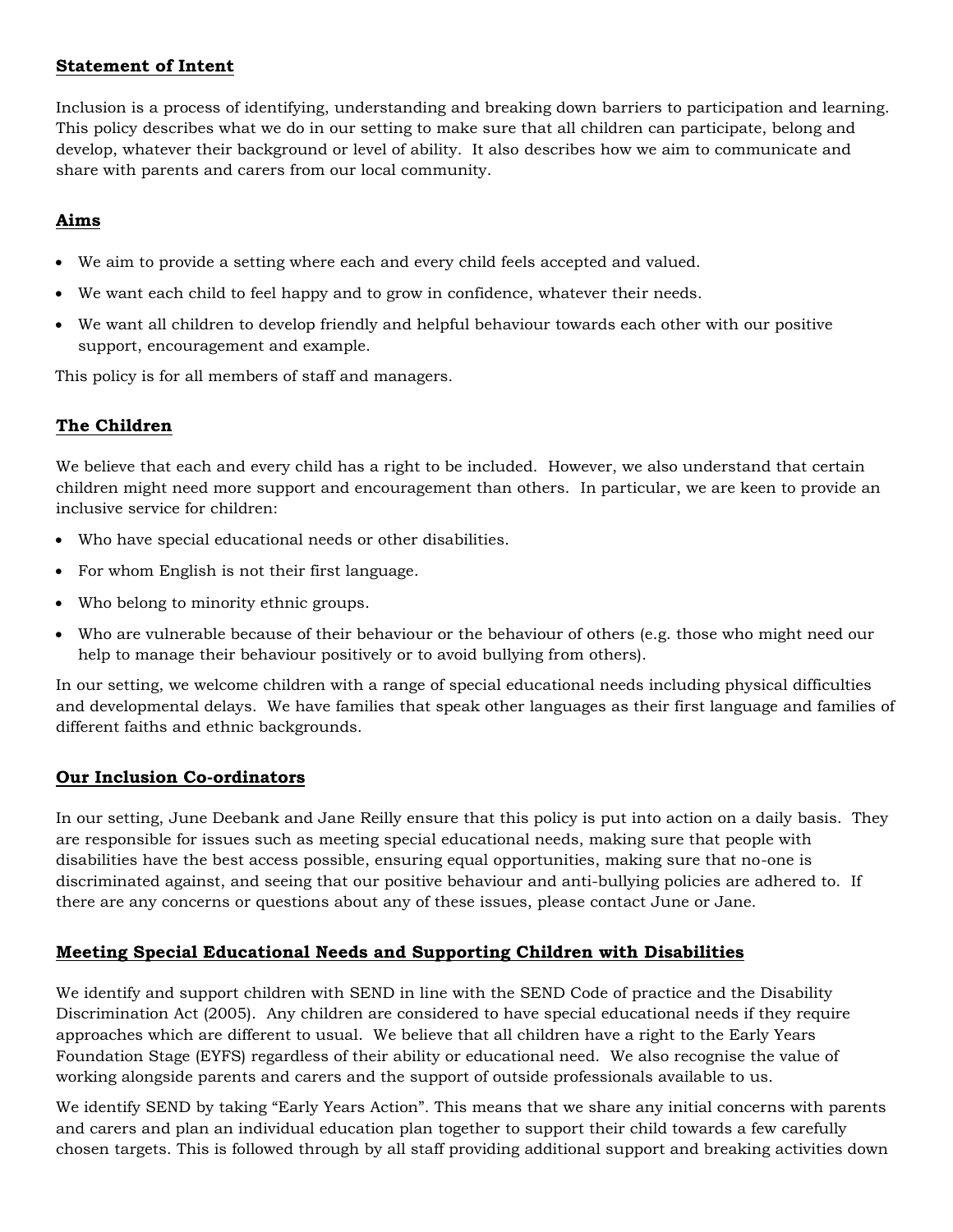so that the child can benefit from them. We also believe that children have a right to enjoy each other's company and learn from each other. We try to plan activities flexibly so that all children can benefit from them. We set a review date and meet with the parents/carers and decide on our next steps or whether further support is needed.

If we need to we can request further support through "Early Years Action Plus". This means we will talk to parents/carers about involving an outside professional for further advice or assessment. We recognise that this is sometimes because we need that advice in order to provide the best service to the child. The aim of outside referral is to help us all understand the child's needs more fully and remove any barriers to progress.

We have a ramp outside to assist wheelchair access we also have a toilet that is wide enough for a wheelchair and is suitably equipped with height relevant basins etc. When a child transfers to another setting or school we will transfer any relevant information with them.

# **Avoiding Discrimination**

- Each year, all staff members meet to discuss their inclusive practice, examine their own attitudes and beliefs and make sure that our practice is anti-discriminatory to all children, families and visitors that we work with. We do our best to challenge prejudice.
- We make a point of listening to the wide range of views represented in our families and do our best to explain our practice clearly.
- Our setting holds a range of books and resources reflecting a wide mix of ethnic origin, race, level of ability and interest.
- We promote positive images of disability and diversity when planning activities and selecting resources and stories.
- We involve children where possible in decisions, offer choices and listen to their views.

# **Promoting Positive Behaviour**

- We aim to provide a setting where each child feels accepted and valued.
- We want each child to feel happy and to grow in confidence, whatever their needs.
- We want all children to develop friendly and helpful behaviour and not feel bullied by others. We do this by trying to make each play and learning experience enjoyable and to make sure that each child can succeed. We use positive praise and show the children that we value what they are doing using praise, photographs and displays. We show them how to behave in a friendly way as well as tell them. We sometimes work in small groups so that we can teach them to join in and share. We use a daily circle time to teach them personal and social skills. If we need to tell a child to behave more appropriately, we do this away from an audience whenever possible.
- If a child does not respond to our usual approaches, we discuss their behaviour with parents/carers to help us assess what the difficulties are and help us plan our approaches. We then design an individual behaviour plan to suit the child, based on positive approaches. We can call on the advice of outside professionals if needed and always notify parents/carers first.
- If anyone is concerned that a child is being bullied, then this should be discussed initially with the child's key worker who will inform the leaders who will discuss with parents/cares the best way forward. We monitor the children closely and this gives us natural opportunities to teach about kindness and sharing. We use daily circle time to encourage friendly behaviour and social skills.
- We always value what parents/carers have to tell us about their child's behaviour and can use this information to plan our approaches.